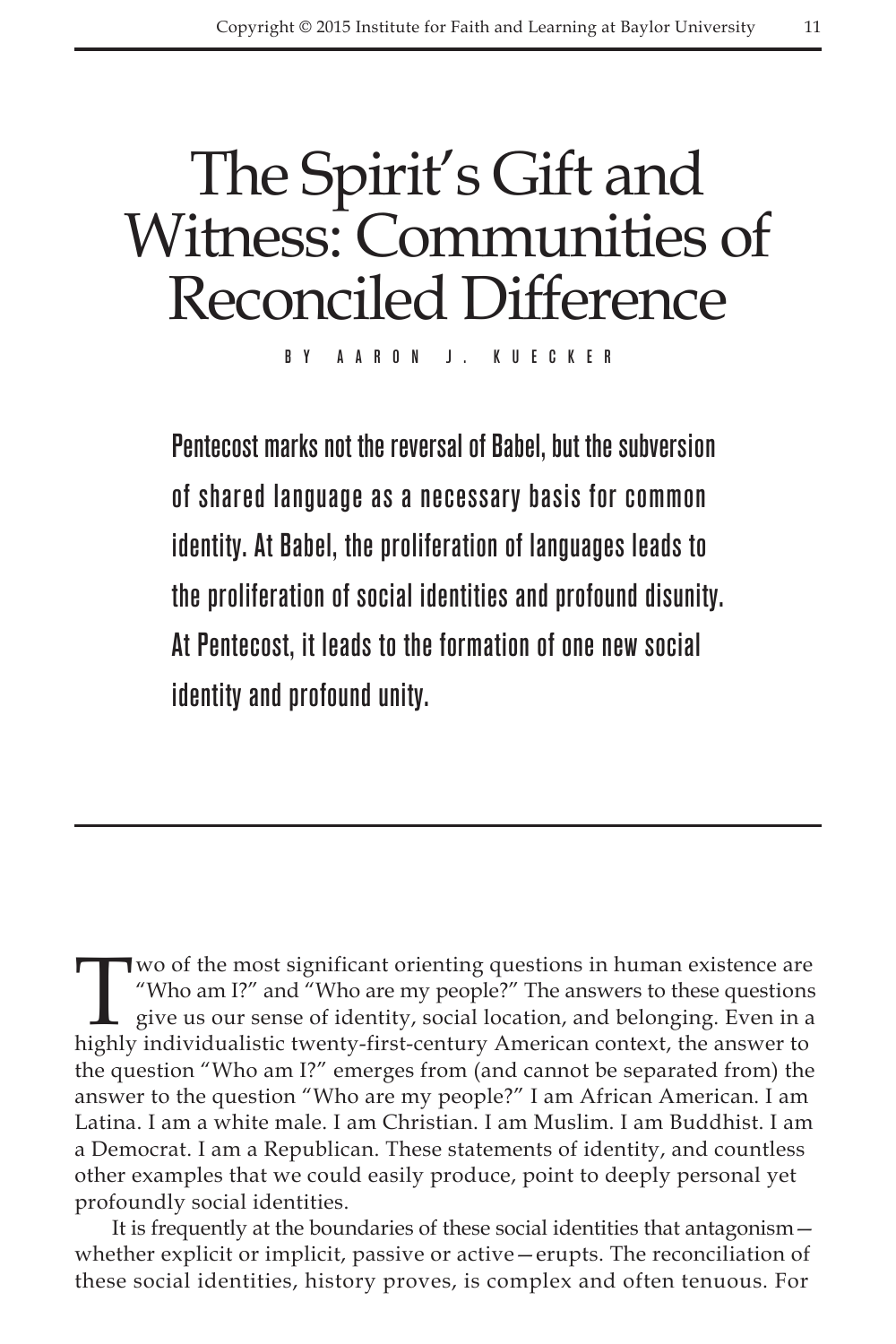example, the closing months of 2014 brought to the fore the painful American history of race. The shooting of Michael Brown by a police officer in Ferguson, Missouri, and the powerful reverberations across the United States of that tragedy and similar episodes were but symptoms of a long, tragic history of injustice that exists as an unhealed wound just beneath the surface of America's shared public life. These events bear testimony to the power of identity, which shapes our interpersonal and intergroup relationships in ways that are profound, mysterious, and undeniable.

This narrative of social disintegration is not particularly American. In the world of the New Testament, markers of social identity were perhaps more evident and more closely linked to status, but the strife that comes from competing social identities—particularly ethnic identities—is a social reality shared by the New Testament and contemporary worlds. In the context of typically antagonistic (or just coldly ambivalent) relationships between different social groups, Luke the Evangelist announces the gospel of reconciliation in Jesus Christ by the power of the Spirit. It is the coming of God in Christ that reconciles humanity to God and, by the power of the Holy Spirit, reconciles humans to one another. For Luke, the central work of the Spirit is the formation of a peaceable community of reconciled difference—God's one new humanity, to use a Pauline idiom—whose life and practices bear witness to the reign of God.

## THE SPIRIT AND THE RECONCILIATION OF DIFFERENCE

Luke is well known for his vision of salvation that extends to include Israelites and non-Israelites, enfranchised and disenfranchised, men and women, and rich and poor. Yet it is this expansive and hospitable vision of salvation, and the identity-related issues that it creates, which provides much of the narrative tension in Luke-Acts. As the Christian community encounters those who are in some way "other," it again and again must struggle with how to incorporate those who had not been a part of the early church's conception of "my people." It is in these moments of narrative tension at the boundaries of identity that the Holy Spirit bursts upon the scene in the book of Acts. We can see the significance of the Spirit's work at the boundaries of identity if we compare two texts—one before and one after Pentecost—as they describe the practices of the community of Jesus followers toward outsiders.

The climactic moment of the Spirit's identity-forming and reconciling work in Acts comes at the Jerusalem Council in Acts 15 where one of the central questions in the book comes to its resolution: "Can non-Israelites worship the covenant God of Israel *as non-Israelites*, or must they first be joined to the Israelite ethnic group through circumcision and Torah observance?" The Council's answer is no. Non-Israelites as non-Israelites can worship the God of Israel through Christ by the power of the Spirit. The letter that bears the conciliar decision is remarkable for its implications for identity and intergroup reconciliation within the Church.<sup>1</sup>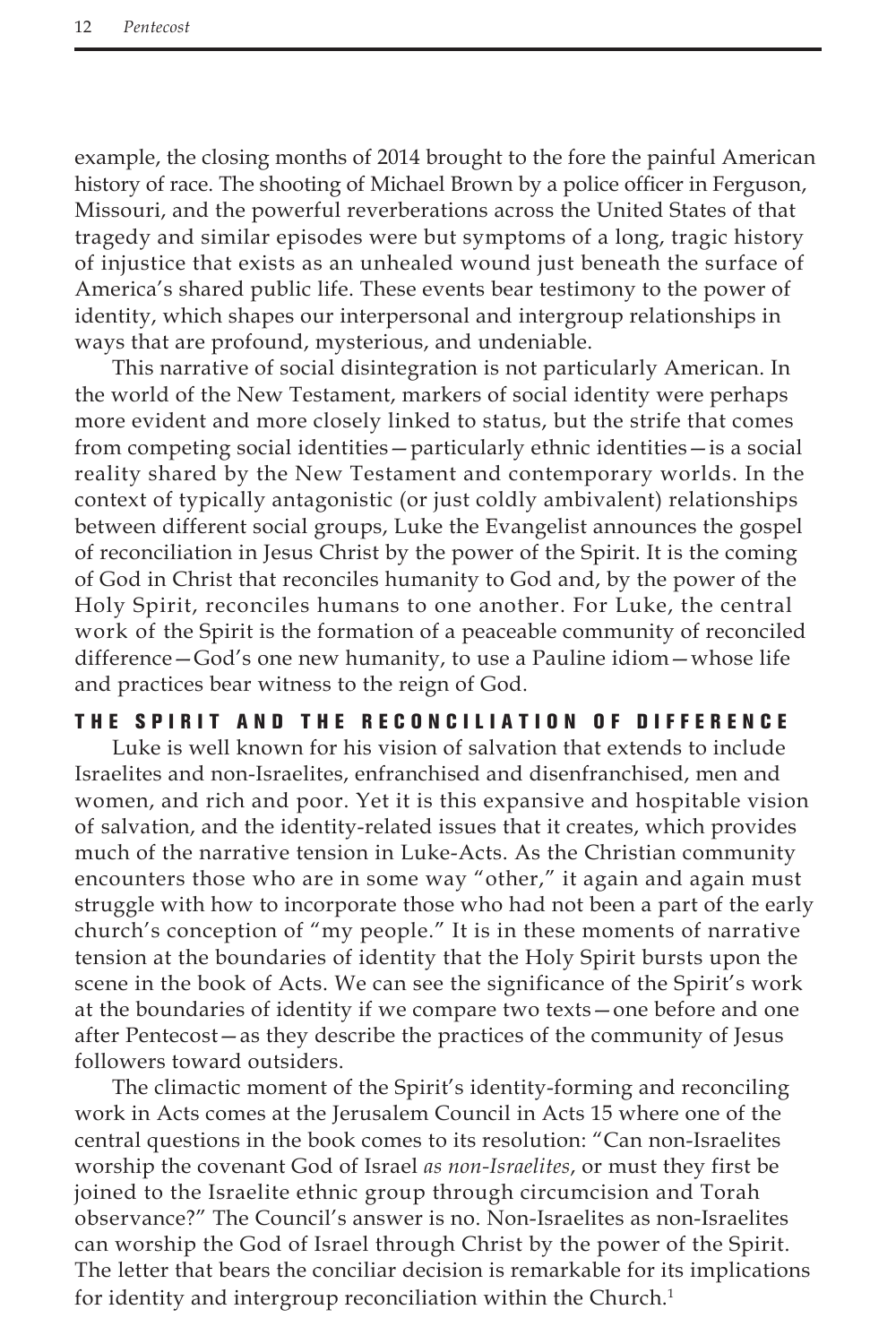The brothers, both the apostles and the elders, to the brothers from the nations in Antioch and Syria and Cilicia, greetings.<sup>2</sup>

*Acts 15:23*

This text has two radical ramifications for the way the Spirit forms a community of reconciled difference. First, aside from one politically expedient letter written nearly two hundred years before Luke-Acts,<sup>3</sup> this text contains the first instance in the Gospels and Acts and, indeed, in Second Temple Israelite literature as a whole, where Israelites refer to non-Israelites as "brothers."4 In other words, the Gentiles, whose very existence in Israel's perspective created an ethnic social category that meant "not one of us," are here named as belonging to the same people and sharing the same identity as these Israelite followers of Jesus. Second, and equally important, these non-Israelite brothers and sisters are fully brothers and sisters even as they retain their non-Israelite ethnic identities. They are "brothers and sisters from the nations." In other words, we see here that the criteria for unity and shared identity within the Church is not social homogeneity. This is an important claim to be made, especially in light of postmodern critiques of subtle power plays that level diversity through cultural homogeneity prescribed by the powerful. For Luke, the unity of the Church is not based upon shared cultural patterns, preferences, or practices. Instead, Luke sees the possibility of a community of reconciled difference in which profound

intergroup reconciliation can take place without the obliteration of ethnic or gendered identities. This, however, is only possible through the work of the Spirit. After all, the decision of the Council in Acts 15 "seemed good to the Holy Spirit and to us [the Israelite Christians in Jerusalem]" (Acts 15:28).

To appreciate Luke's radical vision in its context, we only need to look at the intergroup behavior of some of those same Israelite For Luke, the Church is not unified by shared cultural patterns, preferences, or practices. Instead, it is a community of reconciled difference in which intergroup reconciliation can take place without the obliteration of ethnic or gendered identities.

followers of Jesus in Luke 9 prior to the gift of the Spirit at Pentecost. The scene comes as Jesus and the disciples are leaving relatively safe home territory in Galilee for a more perilous time in Judea. There, in the span of just ten verses, Luke narrates three stories that portray the disciples as favoring their own identities at the expense of those who are in some way "other." Each story is remarkable for its self-centrism and social antagonism.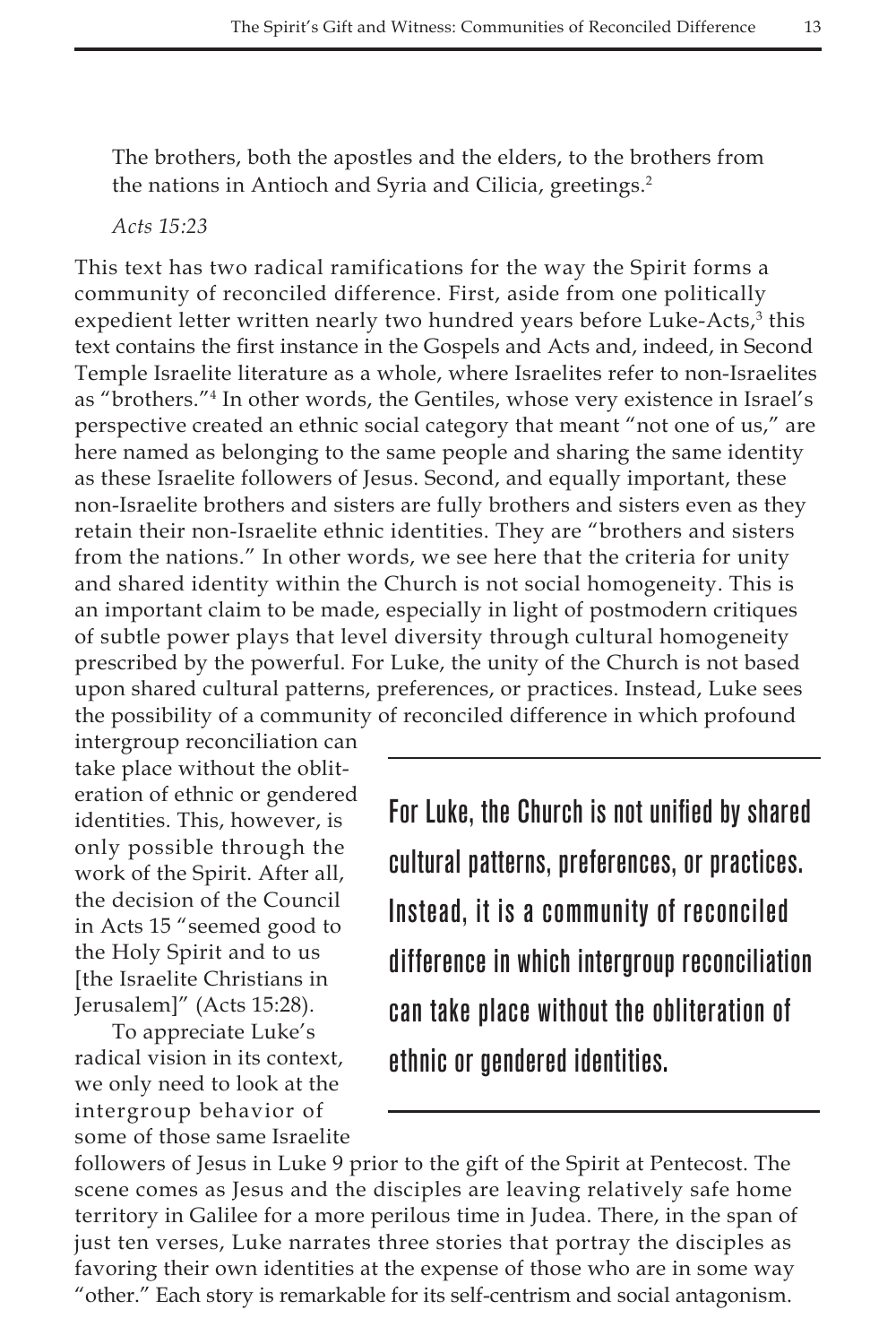First, the disciples argue about which of them was the greatest, manifesting the self-centrism that often attends to personal identity (Luke 9:46-48). Then John attempts to stop ministry in Jesus' name performed by someone outside of the immediate group of disciples (9:49-50). And, finally, James and John offer to call down heavenly fire to consume a village of Samaritans who do not extend hospitality to Jesus and his followers, manifesting perhaps the most ugly and violent instance of inter-ethnic hatred in the New Testament (9:51-55).

For Luke, the ability to exercise love for those who bear competing identities appears to be beyond the grasp of the disciples in the Gospel, perpetually beyond the grasp of those who do not follow Jesus, and very difficult even for the post-Pentecost church in Acts. In Luke's view it is God alone, and those upon whom God has poured out the Holy Spirit, who can practice the kind of self-giving love that results in reconciliation and shared identity with those who are profoundly other.<sup>5</sup> The distance between the self- and group-centrism of the disciples in Luke 9 and the self-giving love of the disciples in Acts 15 is traversed with nothing less than the work of the Spirit of God, and it is to this journey that we now turn.

# THE SPIRIT AT PENTECOST: FORMING GOD'S ONE NEW HUMANITY

The initiation of a Christian community of reconciled difference comes at Pentecost. The Pentecost narrative is rich with Old Testament resonances that evoke themes of Mount Sinai, the Temple, and the Tower of Babel. But it is the Babel narrative, with its proliferation of language, whose echo is loudest. Luke tells the story of Pentecost not as the reversal of Babel, but as the subversion of shared language as a necessary basis for common identity. At Babel, the proliferation of languages (and, by extension, the cultural differences created and carried by linguistic diversity) leads to the proliferation of social identities and to profound disunity. At Pentecost, the proliferation of languages leads to the formation of one new social identity and to profound unity. Close attention to the contours of the text illuminates the social implications of the Spirit's work in Jerusalem.

Luke reports that all those gathered for the Pentecost festival were Judeans (Acts 2:5). That is, the group had a shared Israelite ethnic identity.<sup>6</sup> The majority of the crowd was comprised of those who had resettled in Jerusalem after previous existence in the Diaspora. This is evident from Luke's use of the word *katoikountes* in Acts 2:5, a word that means something more permanent than the temporary residency of visitors or pilgrims. Israelite resettlement was common in the first century, as (especially devout) Israelites were often eager to return from the Diaspora to Jerusalem.<sup>7</sup> The diversity of the crowd was not therefore in its ethnic identity, but there was variation in the linguistic identities of the Pentecost crowd. This requires further explanation.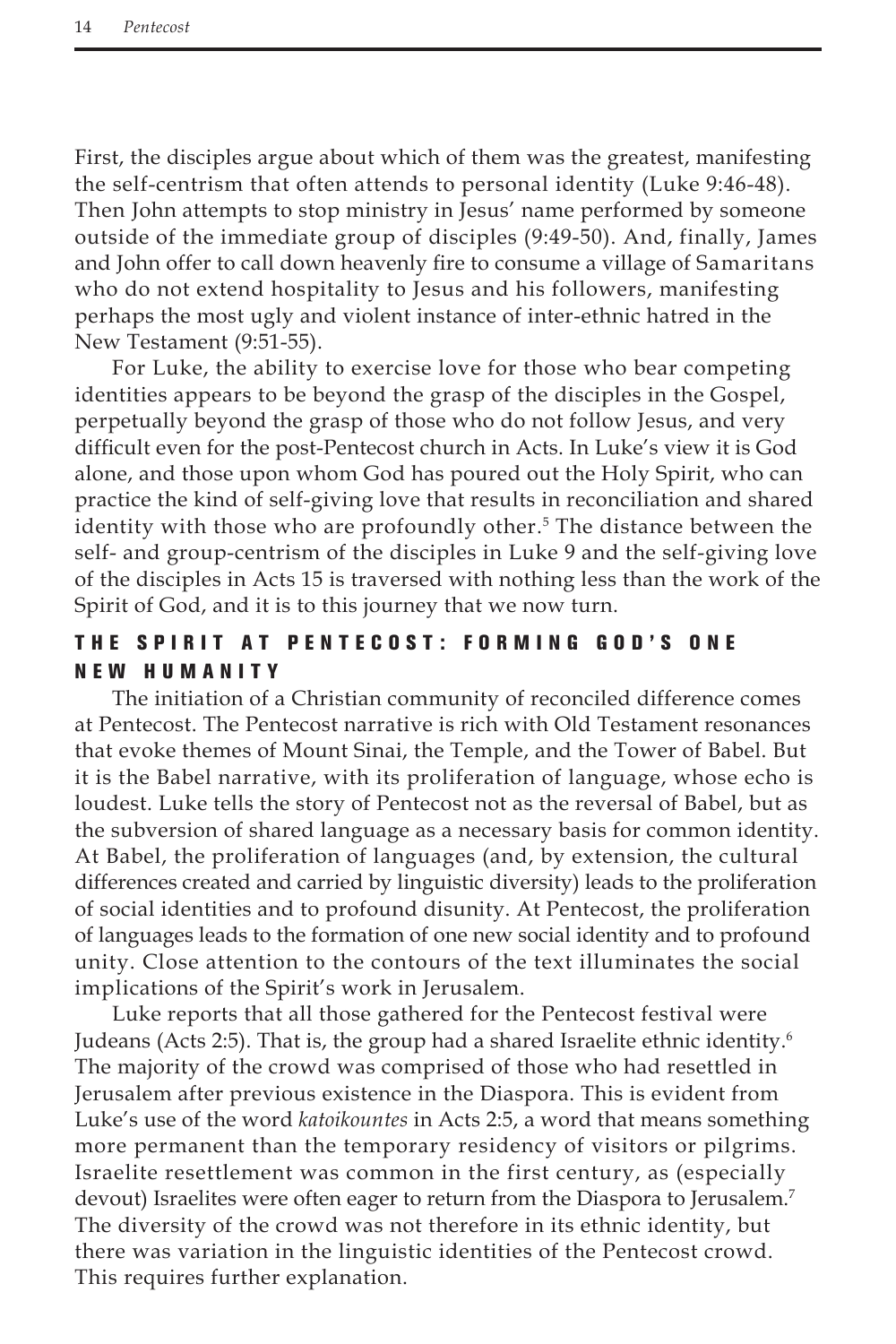As at least semi-permanent residents of Judea, it is most likely that these Israelites possessed the linguistic skills necessary to communicate in Jerusalem—an assertion underscored by the fact that first-century residents of the Mediterranean basin were overwhelmingly polylingual. The two main trade languages in the early first century were Aramaic (in the eastern Roman Empire) and Greek (in the western Roman Empire). Palestine lay at the overlap of these regions, and the polylinguistic skill of at least some of the residents of this area is exemplified by Paul's use of his Greek and Aramaic linguistic ability to great advantage in Jerusalem (see Acts 21:37, 40; 22:2). In other words, the Pentecost crowd would have had no difficulty understanding the apostolic preaching in at least Greek or Aramaic, and perhaps many in the crowd could have understood both languages. Yet Luke is at pains to tell us that the Spirit empowered the disciples to bear witness to Jesus in what Luke describes as "their own language" (Acts 2:6)<sup>8</sup> and in what the crowd describes as "in the language of our birth" (2:8). These languages were the smaller, localized languages that were spoken in the Mediterranean regions described in the Pentecost catalogue of nations in Acts 2:9-11. It may be hard for twenty-first-century Americans to imagine such a context, but a good analogy is the contemporary linguistic situation in regions of Africa where tribal communities bear their own language or dialect but also have the capacity to speak a more regionalized trade language, such as Swahili. The disciples at Pentecost spoke not in the Aramaic or

Greek that would have been shared by most all in the crowd, but in the birth languages of the Diaspora regions from which these Israelites had come. With regard only to the possibility of communication, the linguistic miracle was unnecessary for the proclamation of the gospel to the crowd in Jerusalem.

Yet in another important sense, the linguistic miracle was utterly necessary. The proliferation of languages at For Luke, the ability to exercise love for those who bear competing identities appears beyond our grasp. It is God alone, and those upon whom God has poured out the Holy Spirit, who can practice any kind of self-giving love that results in reconciliation and shared identity with those who are profoundly other.

Pentecost was a significant step toward the formation of a community whose shared identity is not based upon shared culture or shared language (which is the prime carrier of culture), but instead is based upon the Spirit's gathering of a people under the Lordship of Jesus.<sup>9</sup> The Spirit shaped this community of common identity not by *eliminating* linguistic diversity, but by *amplifying* it. It is not too much to say that the Spirit resisted cultural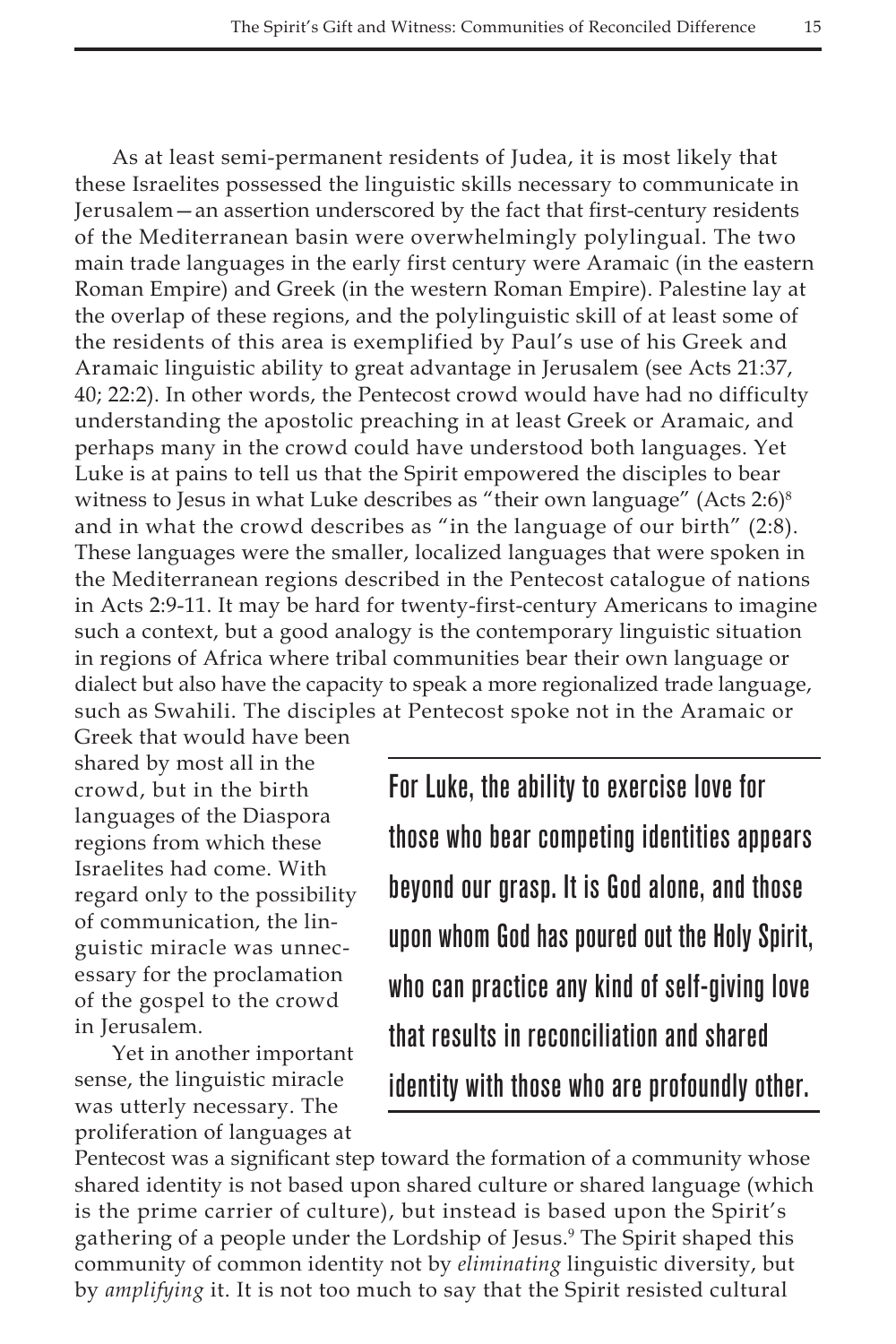homogeneity in the Jesus-movement at Pentecost (and the resulting danger of cultural imperialism) through the proliferation of languages with which the apostles bore witness to Jesus. Peter immediately capitalized on the significance of the Spirit as the central identity marker for followers of Jesus in his quotation of Joel 3:1-5. Citing Joel, he insisted that it is the Spirit (rather than any ethnic or linguistic identity) that ultimately marks humans as slaves belonging to God (Acts 2:17-21, especially 18).

The proximity of this emerging community of reconciled difference to the account of Jesus' ascension must not be overlooked. The Pentecost account ensures that Jesus' exaltation to the right hand of the Father (Acts 2:33-36) is exaltation to a universal lordship. That is, Jesus is not Lord of just one kind, just one cultural group, or just one people out of many. Jesus is Lord of all kinds, of all cultural groups, of all peoples.<sup>10</sup> When the people of God, by the power of the Spirit, live as a community of reconciled difference—where identity is shaped by shared allegiance to Christ and diversity is not crushed in the name of unity—the very presence of the community bears witness to the universal lordship of the God made known in Christ. At Pentecost we see that such a community, and the resulting identity of those who belong to that community, is the work of the Spirit.

## THE SPIRIT USING COMMUNITIES TO SHAPE IDENTITY

Pentecost begins the road to the full reconciliation of competing identities under the lordship of Jesus in Acts 15. But that road has many twists and turns in the first half of Acts. Just *how* the Spirit does this transformational work is mysterious. Because Luke writes in narrative and not with the dogmatic claims at home in the New Testament epistles, we have to be content to let Luke *show us* the work of the Spirit in the formation of a community of reconciled difference, even if his chosen genre does not always *tell us*  explicitly about the mechanics of the Spirit's transformational work. But once we tune our ears to listen for the appearance of the Spirit at key moments of intergroup contact, we can see that Luke appears to be convinced that the Spirit works in a particular way to create a community of reconciled difference. For Luke, the Spirit does an ongoing work of social re-location, forming a new community that is *constituted by* and *constitutive of* people whose self-giving love allows for deep works of justice and intergroup reconciliation. Participation within this community appears, for Luke, to be the means by which the Spirit continues to shape humans who are disposed toward acts of self-giving love toward those who are "other." At every point in the narrative of Acts, we can see that these communities are simultaneously *a gift of salvation*, functioning as a new family in which followers of Jesus experience a foretaste of God's kingdom, and *an act of witness*, as the peaceable practices of those communities bear testimony to a new way of being human in community. At every turn, the Spirit ensures both that the primary identity of Jesus-followers is their identity in Christ as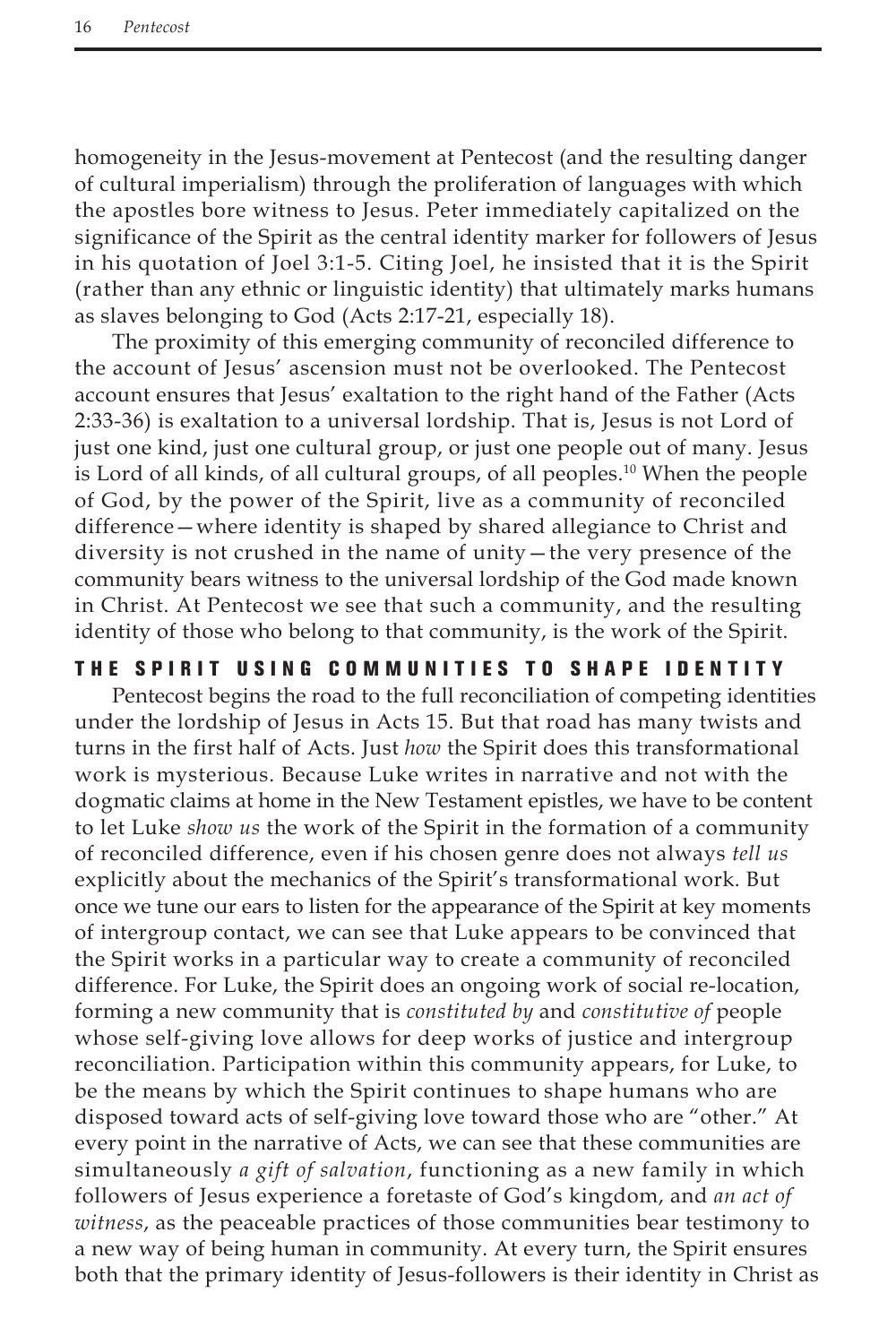members of the people of God and that secondary identities (such as ethnicity) have ongoing salience within a community of reconciled diversity.

The relationship between the Spirit and the practices of the early community of believers could hardly be clearer. Luke's two major descriptions of the early community follow immediately after his first two accounts of the Spirit's irruption into the life of the community. Immediately after Peter's Pentecost proclamation that all who repent and are baptized will receive the Spirit, Luke describes a community of incredible relational solidarity. This community is comprised of Israelites with diverse Diaspora identities, who now share fellowship that crosses socio-economic boundaries. In Acts 4:32-37, on the heels of the church's plea for boldness to witness and a second powerful manifestation of the Spirit (4:29-31), Luke again describes a community of intense social, economic, and spiritual solidarity. In other words, Luke's narrative shows us that the immediate ramifications of the gift of the Spirit is a peaceable community that, here at least, crosses socio-economic and linguistic boundaries.

In Acts, the community functions well whenever believers' identity *in Christ* is their primary identity. However, whenever subgroup identities become primary, injustice and ruptured relationships are close at hand. One initial example of this occurs in Acts 6:1-7. In that short but telling episode, the community's practice of caring for widows breaks down along linguistic lines and favors those with a more prototypically Israelite linguistic identity.

In light of the crisis, which is clearly a failure of apostolic leadership and a reversion to pre-Pentecost models of linguistic identity, it is seven men *full of the Holy Spirit* who are capable of helping the community become the kind of people who can maintain the primacy of their Christian identity while living as a community of reconciled difference. The narrative is clear: when a subgroup identity becomes primary, the community

These communities are a gift of salvation, functioning as a new family in which followers of Jesus experience a foretaste of God's kingdom, and an act of witness, as their peaceable practices bear testimony to a new way of being human in community.

becomes dysfunctional and perpetuates injustice. It is not an accident that it is believers that, in some noteworthy way, bear the mark of the Spirit who are equipped for work of reconciliation. However, this is not only a "spiritual" decision by the community. The community intentionally selects seven believers who bear Greek names, and hence belong to the disenfranchised group, to remedy this injustice. We see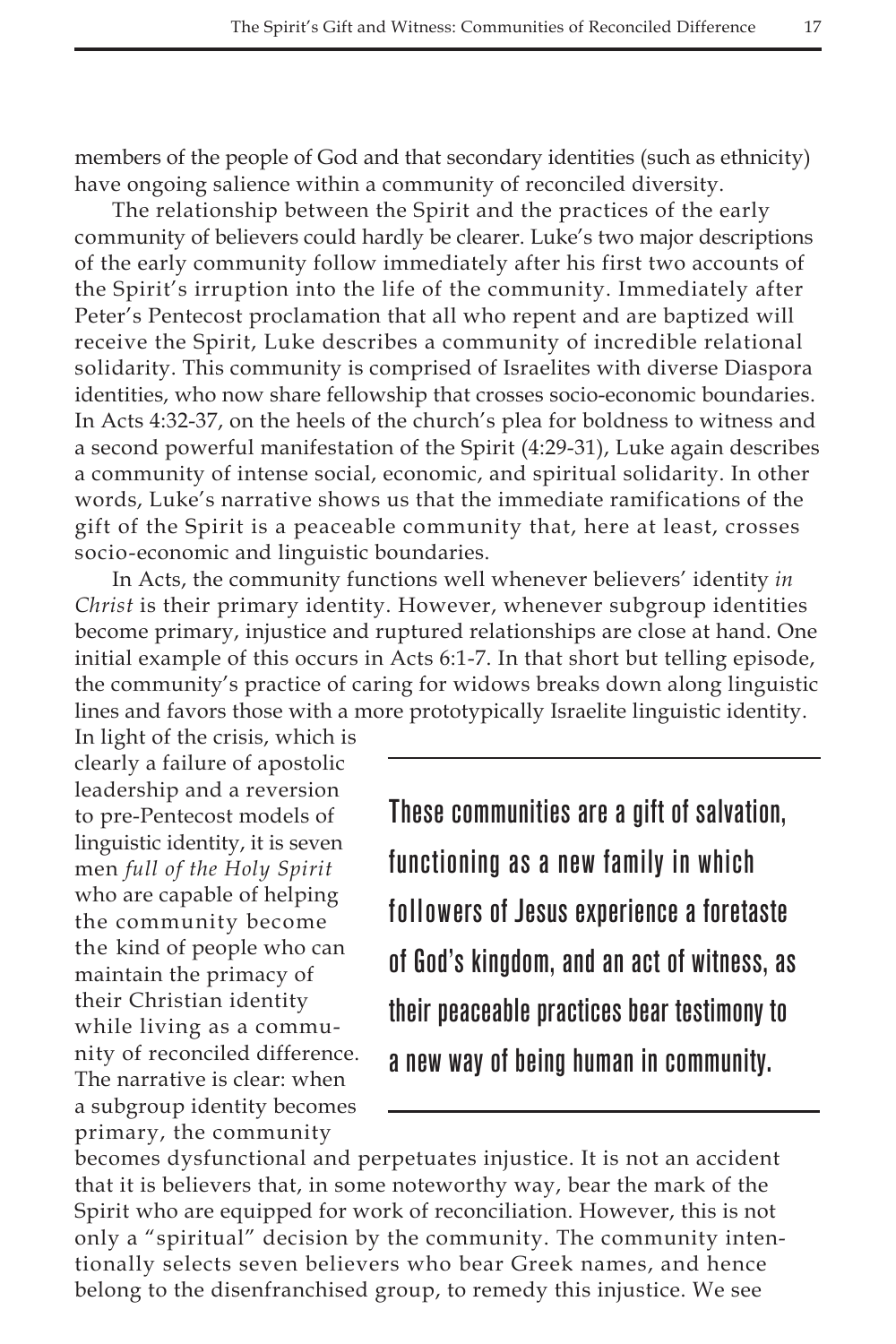again that the Spirit resists the destruction of diversity even as it works profound social reconciliation.

On the heels of this event, Luke testifies that the existence of the Church as a peaceable community of reconciled difference is, itself, an act of witness to the lordship of Jesus. Luke tells us that after the healing of the rift in the community, "The word of God continued to spread; the number of the disciples increased greatly in Jerusalem, and a great many of the priests became obedient to the faith" (Acts 6:7). This is an important pattern in Acts; there are several occasions where Luke explicitly tells us that the Spirit's work in shaping this community serves as an act of witness to the surrounding cultures. In Acts 2:47, after the initial description of the unity of the reconciled community, Luke tells us, "And day by day the Lord added to their number those who were being saved." Similarly, after the church reconciles with its murderous enemy, Saul of Tarsus, Luke tells us, "Meanwhile, the church throughout Judea, Galilee, and Samaria had peace and was built up. Living in the fear of the Lord and in the comfort of the Holy Spirit, it increased in numbers" (9:31). When people of unlike kind live in peace through the Spirit's work, it is an act of public witness.

If space permitted, we could walk through the text of Acts 8-15, demonstrating again and again the way that the Spirit orchestrates intergroup encounters that lead toward the formation of a community of reconciled difference that is both constituted by and constitutive of believers who are capable of exercising the self-giving love made known by Christ. We see this in the transformation of Peter and John from skepticism about the conversion of Samaritans to their fervent evangelism (see especially Acts 8:25), which is based upon the Spirit's anointing of Samaritans *as Samaritans*. We see this in the Spirit's intricate orchestration of Phillip's encounter with the Ethiopian eunuch, a figure who was a stock character for the grotesque "other" in both Israelite and Roman contexts (8:26-40). We see this in the Spirit's orchestration not only of Saul's conversion, but of Saul's incorporation into the very community that he had sought to destroy (9:1-31). We see this in the Spirit's orchestration of Peter's visit to Cornelius, and in the Spirit's timely confirmation of these Gentiles *as Gentiles* coming to full membership in the people of God (chapter 10).

The Spirit converts *non-believers*, joining them to the people of God and the Spirit continues to convert *believers*, ensuring that their primary identity is in Christ so that they can keep up with God's expansive work of salvation. Identity in Christ transcends every other identity, and yet the Spirit does not obliterate diversity. To the contrary, it is the Spirit's preservation of diversity, reconciled in Christ, which bears witness to the fact that Jesus Christ is Lord of all peoples. Within communities like this, the Spirit continues to shape humans marked by the kind of outward-looking love, even toward enemies, that mirrors God's outward-looking love. This Christ-like love is capable of remarkable acts of reconciliation.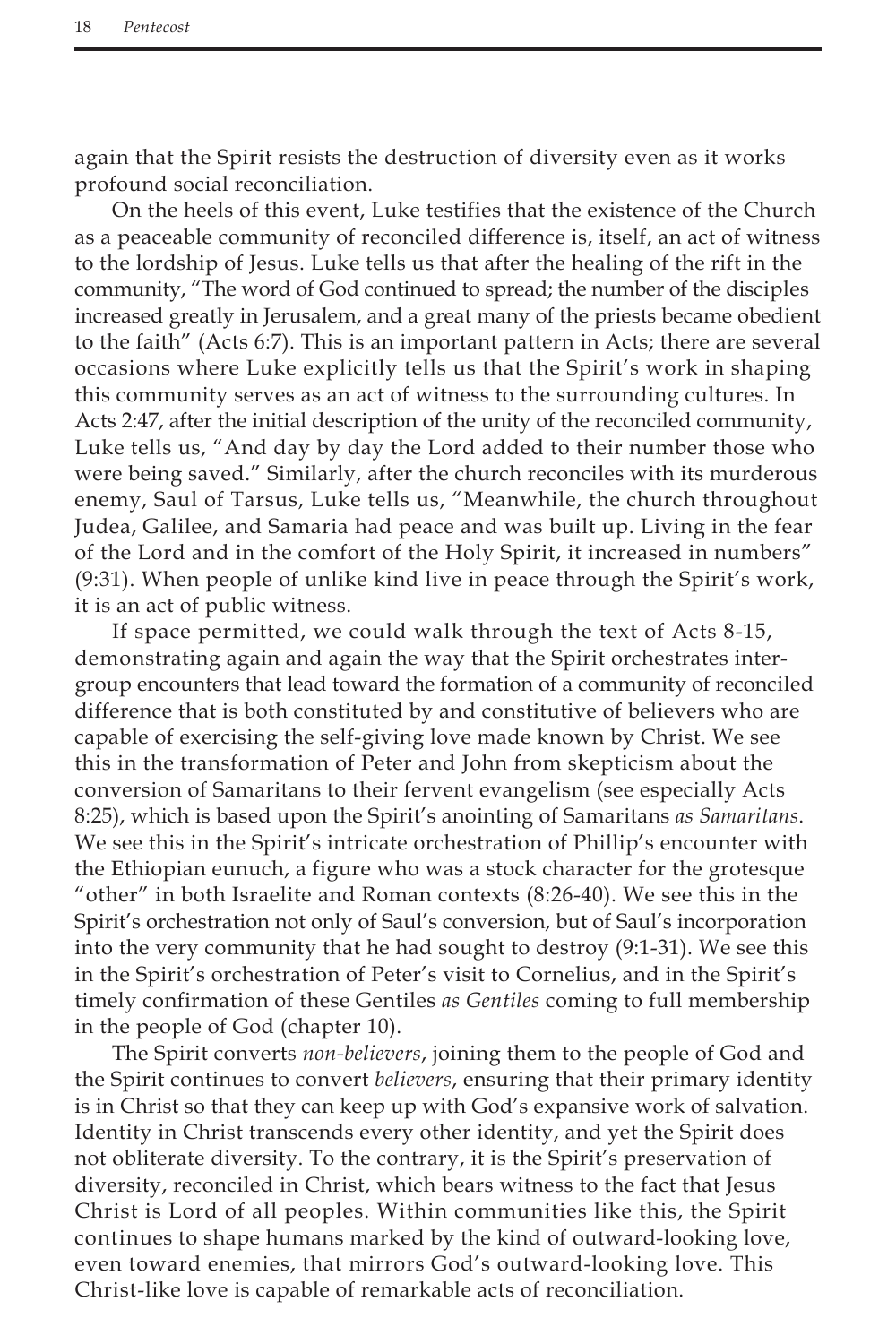#### C onclu s ion

There is much more to be said concerning Luke's vision of the Spirit and the communities and identity it produces. We ought to speak about the cross-shaped life of Jesus, about salvation as participation in God's life of self-giving love, and about what the Spirit's community-forming work means for resources within the Church today. At the very least, perhaps this brief overview helps us to see that the work of intergroup reconciliation and justice-doing that is offered to us as a part of the gift of our shared identity in Christ is not an optional extra tacked on to a more spiritual gospel. In this work of reconciliation, the Church receives the gift of participating in God's kingdom as a colony of new creation whose practices bear witness to the reign of God. Acts shows us in no uncertain terms that church-optional Christianity is not Lukan Christianity. Moreover, Luke presses us to offer ourselves to a vision of reconciled diversity so that we might receive and testify to the gift of peaceable community in a world of violence. This gift comes only from the Spirit, who can enable the legitimately hard work of reconciling and living in peace across lines of ethnic, linguistic, gendered, and economic distance. Given the current reminders of the painful racial disintegration in modern America, the Church would do well to plead for the Spirit to teach it anew how to receive the gift of this deep, multilayered reconciliation. Indeed, communities of this sort would be a powerful public witness in a culture marked with both old scars and new wounds caused by injustice at the boundaries of identity.

#### NO T E S

1 The significance of the four prohibitions given in the conciliar decision is a debated issue. Markus Bockmeuhl, in *Jewish Law in Gentile Churches: Halakah and the Beginning of Christian Public Ethics* (Edinburgh, UK: T&T Clark, 2000), suggests that they are an early version of the Noachide laws, a later rabbinic notion of a set of laws given to Noah that apply universally to all humans. Richard Bauckham, "James and the Gentiles," in Ben Witherington III, ed., *History, Literature, and Society in the Book of Acts* (Cambridge, UK: Cambridge University Press, 1996), 154-184, argues that these prohibitions are drawn from Leviticus, which has a number of laws for foreigners living in the midst of Israel. Ben Witherington III, in *The Acts of the Apostles: A Socio Rhetorical Commentary* (Grand Rapids, MI: Wm. B. Eerdmans, 1998), 460-467, most persuasively in my view, argues that the prohibitions are all connected to practices associated with pagan worship and its public practice. The force of the prohibitions, in Witherington's view is something like, "Stay away from idol worship and its associated practices." This coheres well with Luke's vision of non-Israelites, which typically treats non-Israelites as tending toward the worship of created things (see especially Acts 10:24-26; 14:8-18).

2 This translation follows the NRSV, with the exception of "brothers from the nations," which the NRSV translates as "believers of Gentile origin," thus obscuring the verbal link between the Greek word *adelphoi* (brothers) that is used to describe both the Israelite Christians in Jerusalem and the non-Israelite Christians in Antioch, Syria, and Cilicia.

3 Flavius Josephus, *The Antiquities of the Jews,* 12.225-228; 13.43-45, 163-170. Cf. the parallel account in 1 Maccabees 12:1-23.

4 The Greek *adelphoi* implies "brothers and sisters."

5 Beyond the well-known outward-looking love that earns Jesus a reputation for being a